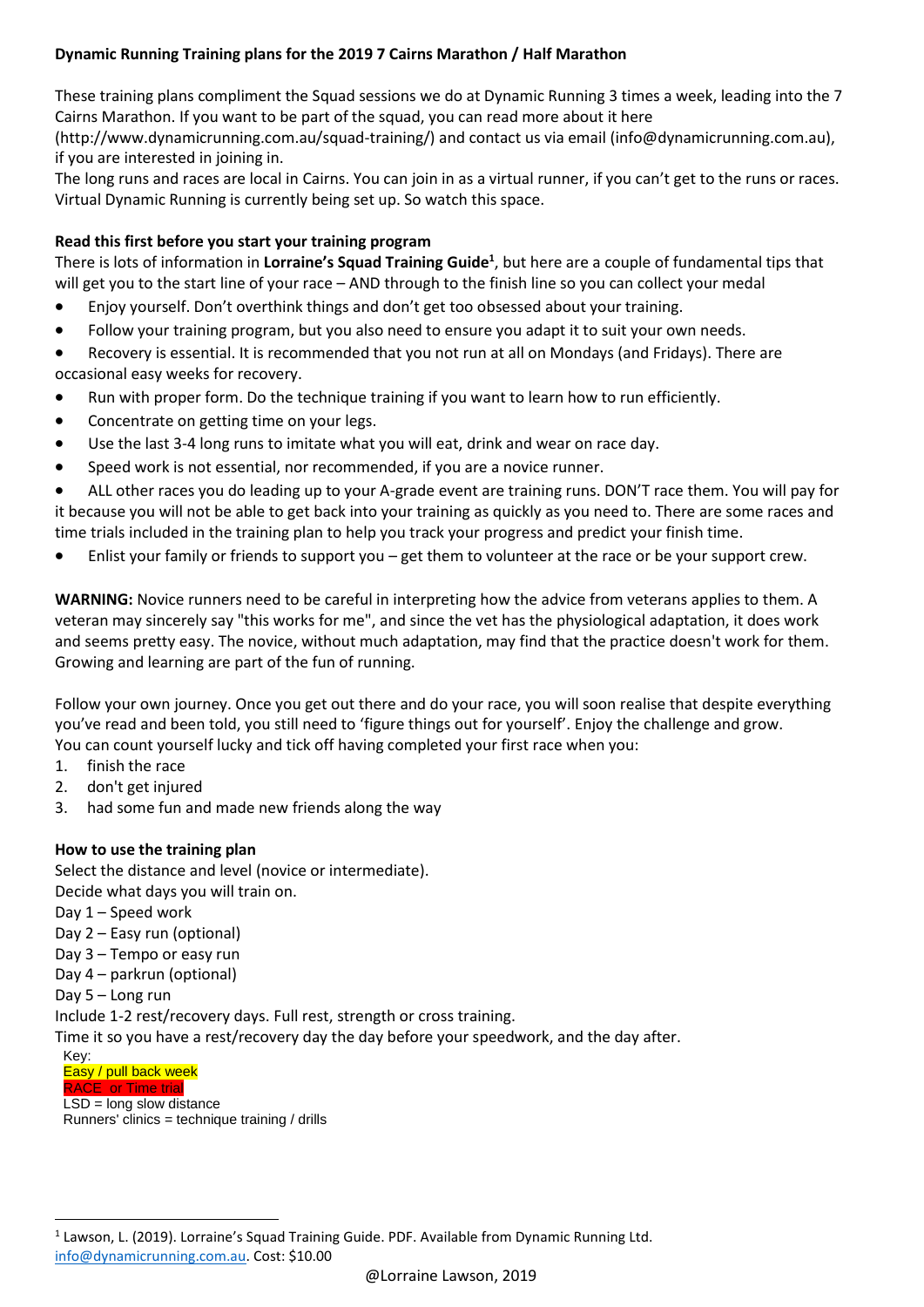# **Which training guide do I use?**

## **Half Marathoners**

| Novice 1 / Beginner                                                                                                                   | <b>Novice 2</b>                                                                                                                                           | Intermediate / Experienced runner                                                                                                                         |
|---------------------------------------------------------------------------------------------------------------------------------------|-----------------------------------------------------------------------------------------------------------------------------------------------------------|-----------------------------------------------------------------------------------------------------------------------------------------------------------|
| • If you are a beginner runner                                                                                                        | • If you have done a $\frac{1}{2}$ marathon before                                                                                                        | • If you have done a 1/2 marathon before or                                                                                                               |
| • If you run 6-7km 3-4 times a week<br>• If this is your half first marathon<br>• If you have been running for the past 1-2<br>months | • If you have been running consistently over the<br>past 2-3 months<br>• If you are able to comfortably run distances<br>between 5-10km, 3-5 times a week | • If you have previously completed a Novice<br>program<br>• If you have been running consistently over the<br>past 3-4 months                             |
| • If you have 12-15 weeks to train                                                                                                    | • If you are an experienced runner, but you are<br>looking for a (relatively) gentle way to prepare<br>for the 21.1km                                     | • If you are ready to increase your mileage<br>• If you are running 5-12 km 3-5 times a week<br>• If you want to do speed work.<br>• If you do tempo runs |

# **Marathoners**

| <b>Novice 1 - Beginners</b>      | <b>Novice 2</b>                             | Intermediate 1                         | Intermediate 2                         |
|----------------------------------|---------------------------------------------|----------------------------------------|----------------------------------------|
| • If this is your first marathon | • If you are a new or first-time            | • If you have run a marathon or half-  | • If you have run a marathon under     |
| • If you have been running for   | marathoner or                               | marathon or                            | 4 hours                                |
| the past 1-2 months              | • If you have done a 1/2 marathon or even a | • If you have been running             | • If you train consistently            |
| • If you have 18 weeks to train  | full marathon.                              | consistently for the past six months   | throughout the year.                   |
|                                  | • If you have been running consistently for | • If you are ready to increase your    | • If you are ready to increase your    |
|                                  | the past 1-3 months                         | mileage                                | mileage                                |
|                                  | • If you are able to comfortably run        | • If you are running $25 - 32km$ per   | • If you are running $32 - 40$ km+ per |
|                                  | distances between 5-10km                    | week                                   | week.                                  |
|                                  | • If you are running 20-25km per week       | • If you train 3-5 days a week and you | • If you train 3-5 days a week and     |
|                                  | • If you are training 3-4 days per week     | do tempo runs.                         | do intervals, hills and tempo runs.    |
|                                  |                                             |                                        |                                        |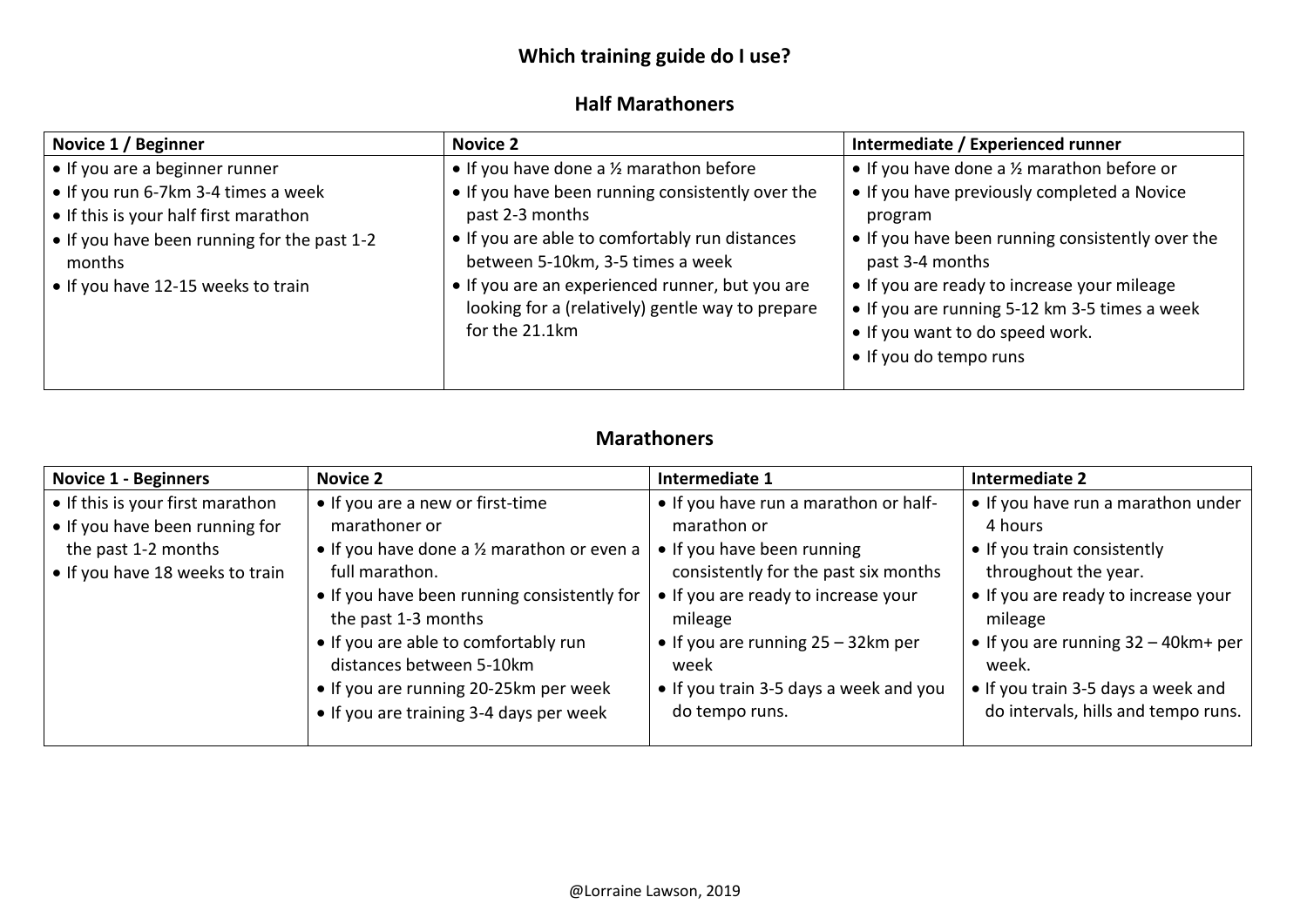|  | <b>Novice Marathon plan</b> |  |
|--|-----------------------------|--|
|--|-----------------------------|--|

| <b>Phase</b>       | <b>Week</b><br>starting | Wk             | Day 1<br>(min)  | Day 1<br>(max) | Day 2<br>(optional)               | Day 3<br>(min)  | Day 3<br>(max)  | Day 4<br>(optional)<br>(min) | Day 4<br>(optional)<br>(max) |  | Day 5<br>(min) | Day 5<br>(max)  |                     | Races/Long run<br><b>locations</b>                 | Min<br>for the<br>week | <b>Max for</b><br>the<br>week |
|--------------------|-------------------------|----------------|-----------------|----------------|-----------------------------------|-----------------|-----------------|------------------------------|------------------------------|--|----------------|-----------------|---------------------|----------------------------------------------------|------------------------|-------------------------------|
|                    | 10/12/2018              |                | 5               | 5              | <b>Cross</b>                      | 5               | 5               | 5                            | 5                            |  | 10             | 11              | <b>LSD</b>          | Esplanade                                          | 25                     | 26                            |
| Base               | 17/12/2018              | $\overline{c}$ | 5               | 5              | Cross                             | 5               | 5               | 5                            | 5                            |  | 10             | 12              | <b>LSD</b>          | Palm Cove                                          | 25                     | 27                            |
|                    | 24/12/2018              | 3              | 5               | 5              | Cross                             | 5               | 8               | 5                            | 5                            |  | 12             | 14              | <b>LSD</b>          | Esplanade                                          | 27                     | 32                            |
|                    | 31/12/2018              | $\overline{4}$ | $\overline{5}$  | $\overline{5}$ | <b>Cross</b>                      | $\overline{5}$  | 5 <sub>5</sub>  | $\overline{5}$               | $\overline{5}$               |  | 10             | 10              | <b>LSD</b>          | <b>Esplanade</b>                                   | 25                     | 25                            |
|                    | 7/01/2019               | 5              | 5               | $6\phantom{a}$ | Cross                             | 5               | 8               | 5                            | 5                            |  | 14             | 16              | <b>LSD</b>          | <b>Trinity Beach</b>                               | 29                     | 35                            |
| Early quality work | 14/01/2019              | 6              | 5               | 6              | Cross                             | 5               | 10              | 5                            | 5                            |  | 12             | 12              | <b>LSD</b>          | <b>Clifton Beach</b><br>Race/Run, Race 1 of 2      | 27                     | 33                            |
|                    | 21/01/2019              | $\overline{7}$ | $\,6$           | 8              | Cross                             | 5               | 10              | 5                            | 5                            |  | 17             | 19              | <b>LSD</b>          | Freshie Loop                                       | 33                     | 42                            |
|                    | 28/01/2019              | 8              | $\,6$           | 8              | Runners'<br>Clinics               | 5               | 10              | 5                            | 5                            |  | 19             | 23              | <b>LSD</b>          | Esplanade                                          | 35                     | 46                            |
|                    | 4/02/2019               | 9              | 5 <sup>5</sup>  | 8              | Runners'<br><b>Clinics</b>        | $\overline{5}$  | 11              | $\overline{5}$               | 5 <sub>5</sub>               |  | 10             | 10 <sup>°</sup> | 10k<br>race<br>pace | Clifton Beach<br>Race/Run, Race 2 of 2             | 25                     | 34                            |
|                    | 11/02/2019              | 10             | $\overline{7}$  | 10             | Runners'<br>Clinics               | $\sqrt{5}$      | 11              | 5                            | $\overline{7}$               |  | 21             | 24              | <b>LSD</b>          | Esplanade                                          | 38                     | 52                            |
| Hard work          | 18/02/2019              | 11             | $\overline{7}$  | 11             | Runners'<br>Clinics               | $\,6\,$         | 11              | 5                            | $\overline{7}$               |  | 23             | 25              | <b>LSD</b>          | Rare diseases fun<br>run/walk                      | 41                     | 54                            |
|                    | 25/02/2019              | 12             | 5 <sup>5</sup>  | 11             | <b>Runners'</b><br><b>Clinics</b> | $\overline{5}$  | 8               | $5\overline{)}$              | 5 <sup>1</sup>               |  |                | 18              | <b>LSD</b>          | <b>Trinity Beach</b>                               | 31                     | 42                            |
|                    | 4/03/2019               | 13             | 8               | 13             | Runners'<br>Clinics               | 8               | 13              | 5                            | 8                            |  | 26             | 26              | <b>LSD</b>          | 5th Paws on the Path<br>Fundraiser Fun<br>Run/Walk | 47                     | 60                            |
|                    | 11/03/2019              | 14             | 8               | 13             | Runners'<br>Clinics               | 8               | 13              | 5                            | 8                            |  | 29             | 30              | <b>LSD</b>          | Esplanade                                          | 50                     | 64                            |
| Final              | 18/03/2019              | 15             | 6               | 10             | Runners'<br><b>Clinics</b>        | $\overline{5}$  | 8               | 5 <sup>5</sup>               | 5 <sup>5</sup>               |  |                | 23              | <b>LSD</b>          | <b>Freshie Loop</b>                                | 35                     | 46                            |
|                    | 25/03/2019              | 16             | 8               | 14             | Runners'<br>Clinics               | 8               | 13              | Rest                         | Rest                         |  | 21             | 21              | Race<br>pace        | 5th Dynamic in a Dress<br><b>Running Festival</b>  | 37                     | 48                            |
|                    | 1/04/2019               | 17             | 8               | 16             | Rest                              | 5               | 8               | $\,$ 5 $\,$                  | 8                            |  | 32             | 32              | <b>LSD</b>          | 32km long run,<br>Esplanade                        | 50                     | 64                            |
|                    | 8/04/2019               | 18             | 6               | 8              | <b>Cross</b>                      | $5\overline{)}$ | $6\overline{6}$ | $5\overline{)}$              | 5 <sup>1</sup>               |  | 19             | 19              | <b>LSD</b>          | <b>Freshie Loop</b>                                | 35                     | 38                            |
| Taper              | 15/04/2019              | 19             | $6\overline{6}$ | 10             | <b>Cross</b>                      | $\overline{5}$  | $\overline{5}$  | $\overline{5}$               | $\overline{5}$               |  | 13             | 13              | <b>LSD</b>          | Esplanade                                          | 29                     | 33                            |
| Race<br>week       | 22/04/2019              | 20             | 5 <sub>o</sub>  | 6              | $\overline{5}$                    | <b>Rest</b>     | <b>Rest</b>     | Rest                         | 5 <sub>5</sub>               |  | 42.2           | 42.2            | Race<br>pace        | 7 Cairns Marathon &<br>Community Run<br>Festival   | 47.2                   | 53.2                          |
|                    |                         |                |                 |                |                                   |                 |                 |                              |                              |  |                |                 |                     |                                                    | 691.2                  | 854.2                         |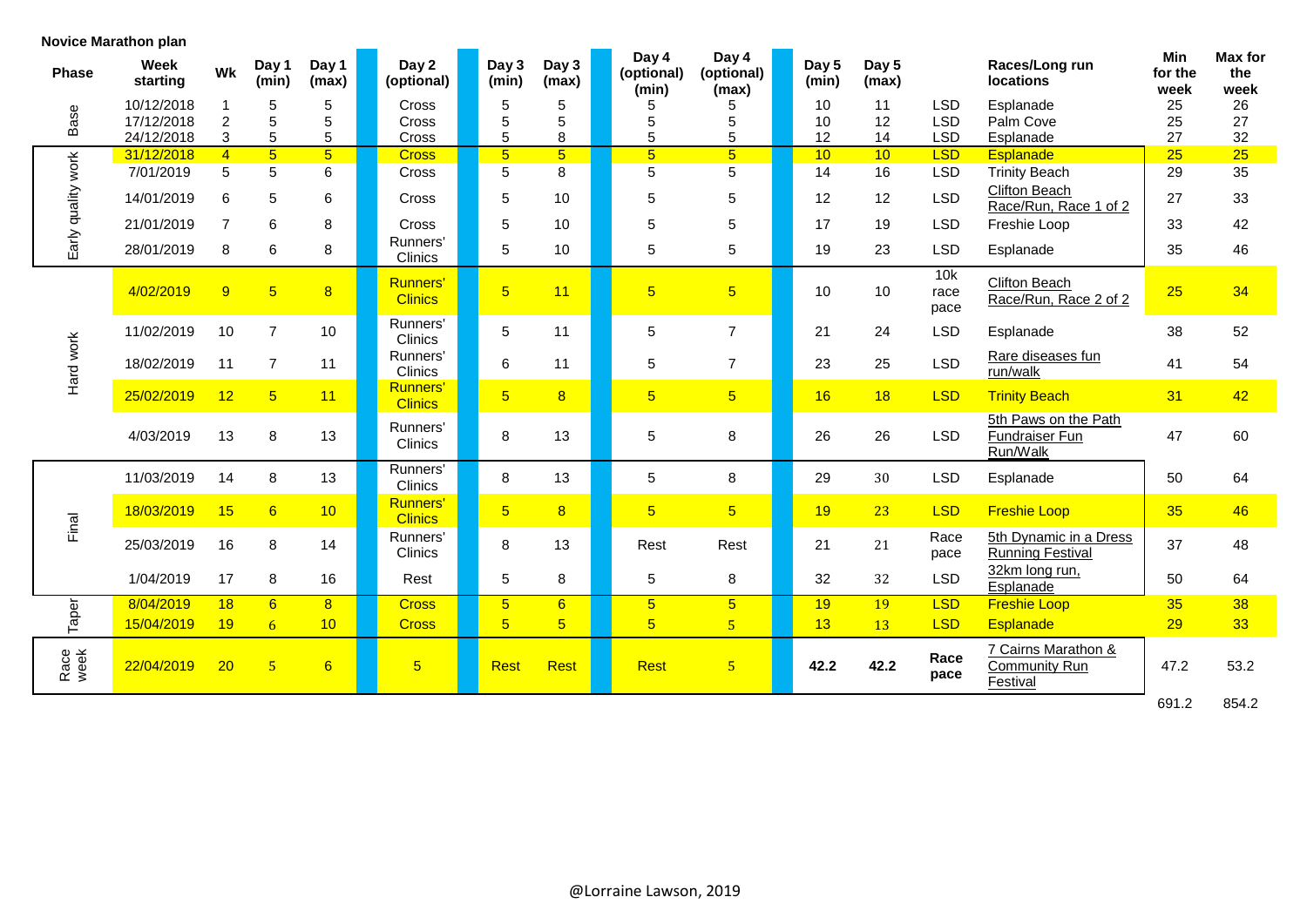#### **Intermediate Marathon plan**

| <b>Phase</b>       | <b>Week</b><br>starting | Wk             | Day 1<br>(min)  | Day 1<br>(max)  |                 | Day 2 (optional)           | Day 3<br>(min) | Day 3<br>(max)          | Day 4<br>(optional) | Day 5<br>(min) | Day 5<br>(max) | Races/Long run<br><b>locations</b>                   | Min<br>for the<br>week | Max<br>for the<br>week |
|--------------------|-------------------------|----------------|-----------------|-----------------|-----------------|----------------------------|----------------|-------------------------|---------------------|----------------|----------------|------------------------------------------------------|------------------------|------------------------|
|                    | 10/12/2018              | 1              | 5               | 5               | Cross           |                            | 5              | 5                       | 5                   | 11             | 11             | Esplanade                                            | 26                     | 26                     |
| Base               | 17/12/2018              | $\overline{c}$ | 5               | 5               | Cross           |                            | 5              | 5                       | 5                   | 11             | 12             | Palm Cove                                            | 26                     | 27                     |
|                    | 24/12/2018              | 3              | 8               | 8               | 5               |                            | 8              | 8                       | 5                   | 12             | 16             | Esplanade                                            | 38                     | 42                     |
|                    | 31/12/2018              | $\overline{4}$ | $\overline{5}$  | $\overline{5}$  | $\overline{5}$  |                            | 6              | $\overline{6}$          | $\overline{5}$      | $\overline{8}$ | 14             | <b>Esplanade</b>                                     | 29                     | 35                     |
|                    | 7/01/2019               | 5              | 8               | 10              | 5               |                            | 8              | 10                      | 5                   | 16             | 21             | <b>Trinity Beach</b>                                 | 42                     | 51                     |
| Early quality work | 14/01/2019              | 6              | 10              | 10              | 5               |                            | 10             | 10                      | 5                   | 12             | 12             | Clifton Beach Race/Run,<br>Race 1 of 2, Series 1     | 42                     | 42                     |
|                    | 21/01/2019              | $\overline{7}$ | 10              | 11              | 5               |                            | 10             | 11                      | 5                   | 19             | 19             | Freshie Loop                                         | 49                     | 51                     |
|                    | 28/01/2019              | 8              | 10              | 11              | 6               | Runners'<br>Clinics        | 10             | 11                      | 5                   | 23             | 24             | Esplanade                                            | 54                     | 57                     |
|                    | 4/02/2019               | 9              | 8               | 10              | $6\overline{6}$ | Runners'<br><b>Clinics</b> | $\overline{8}$ | $\overline{\mathbf{8}}$ | $6\overline{6}$     | 15             | 15             | Clifton Beach Race/Run,<br>Race 2 of 2, Series 1     | 43                     | 45                     |
|                    | 11/02/2019              | 10             | 11              | 13              | $\overline{7}$  | Runners'<br>Clinics        | 11             | 13                      | $\overline{7}$      | 24             | 27             | Esplanade                                            | 60                     | 67                     |
| Hard work          | 18/02/2019              | 11             | 11              | 15              | $\overline{7}$  | Runners'<br>Clinics        | 12             | 14                      | $\overline{7}$      | 26             | 30             | Rare diseases fun<br>run/walk                        | 63                     | 73                     |
|                    | 25/02/2019              | 12             | 8               | 12              | $\overline{7}$  | Runners'<br><b>Clinics</b> | $\overline{7}$ | $\overline{7}$          | $\overline{7}$      | 21             | 21             | <b>Trinity Beach</b>                                 | 50                     | 54                     |
|                    | 4/03/2019               | 13             | 13              | 16              | 8               | Runners'<br>Clinics        | 13             | 16                      | 8                   | 28             | 32             | 5th Paws on the Path<br>Fundraiser Fun<br>Run/Walk   | 70                     | 80                     |
|                    | 11/03/2019              | 14             | 8               | 10              | 8               | Runners'<br><b>Clinics</b> | 13             | 10                      | 8                   | 19             | 19             | Esplanade                                            | 56                     | 55                     |
| Final              | 18/03/2019              | 15             | 13              | 16              | 8               | Runners'<br>Clinics        | 8              | 16                      | 8                   | 30             | 30             | Freshie Loop                                         | 67                     | 78                     |
|                    | 25/03/2019              | 16             | 8               | 10              | 8               | Runners'<br>Clinics        | 13             | 10                      | Rest                | 21             | 21             | 5th Dynamic in a Dress<br><b>Running Festival</b>    | 50                     | 49                     |
|                    | 1/04/2019               | 17             | 8               | 16              | 8               |                            | 8              | 16                      | 8                   | 32             | 32             | 32km long run,<br>Esplanade                          | 64                     | 80                     |
|                    | 8/04/2019               | 18             | 10              | 13              | 8               |                            | 6              | $\overline{8}$          | $\overline{8}$      | 19             | 19             | <b>Freshie Loop</b>                                  | 51                     | 56                     |
| Taper              | 15/04/2019              | 19             | 8               | 10              | $6\overline{6}$ |                            | $5\phantom{1}$ | $\overline{\mathbf{8}}$ | $6\overline{6}$     | 13             | 13             | <b>Esplanade</b>                                     | 38                     | 43                     |
| Race<br>week       | 22/04/2019              | 20             | $6\overline{6}$ | $6\overline{6}$ | $\overline{5}$  |                            | <b>Rest</b>    | 3                       | $\overline{5}$      | 42.2           | 42.2           | 7 Cairns Marathon &<br><b>Community Run Festival</b> | 58.2                   | 61.2                   |
|                    |                         |                |                 |                 |                 |                            |                |                         |                     |                |                |                                                      | 976.2                  | 1072.2                 |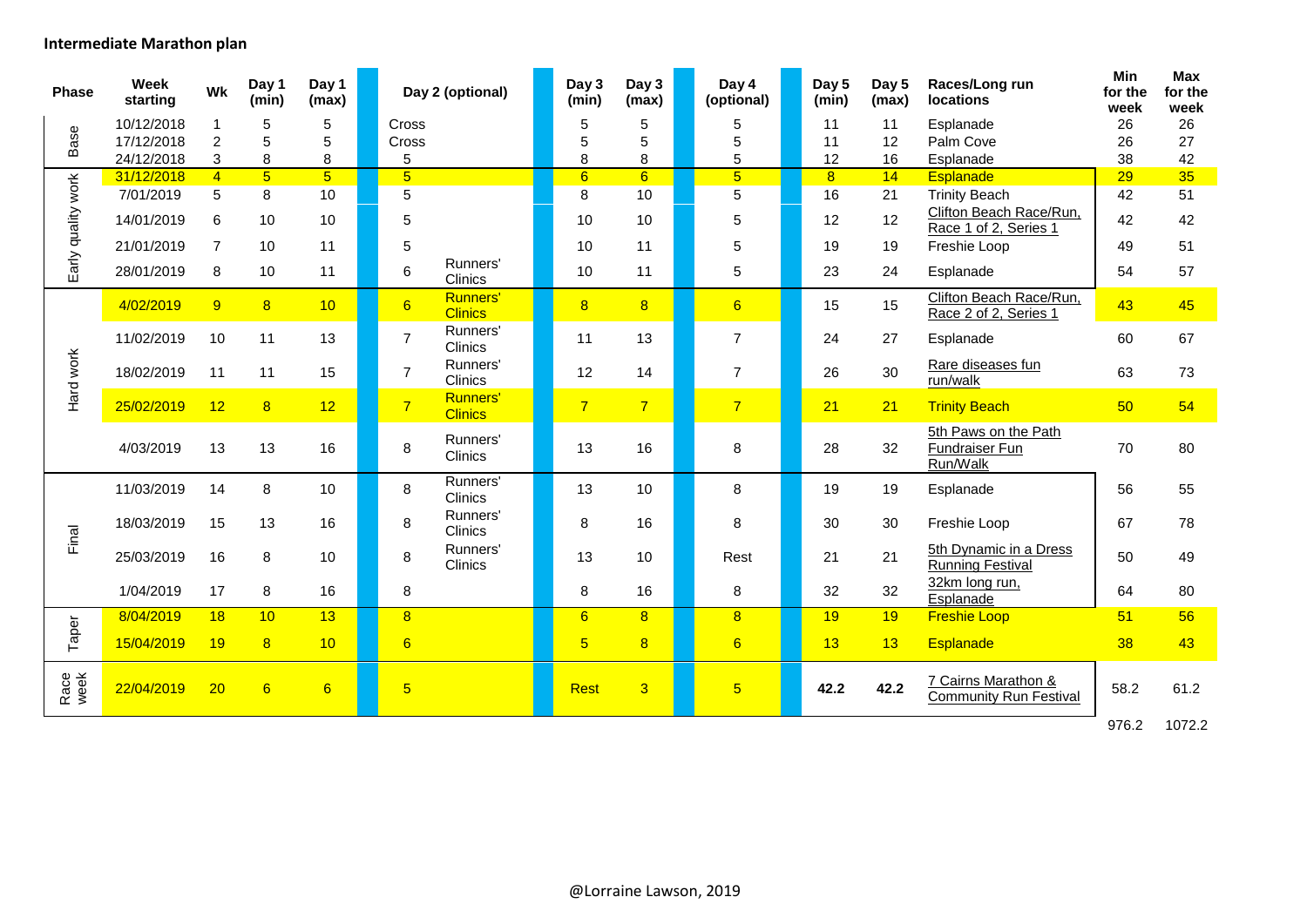|                    | Novice Half Marathon plan |                 |                |                           |                                  |                  |                |                 |                                                          |                     |                     |
|--------------------|---------------------------|-----------------|----------------|---------------------------|----------------------------------|------------------|----------------|-----------------|----------------------------------------------------------|---------------------|---------------------|
| <b>Phase</b>       | <b>Week</b><br>starting   | Wk              | Day 1          | Day 2 (optional)<br>(min) | Day 3                            | Day 4 (optional) | Day 5<br>(min) | Day 5<br>(max)  | <b>Races/Long run locations</b>                          | Min for<br>the week | Max for<br>the week |
|                    | 10/12/2018                | $\mathbf{1}$    | 5              |                           | 5                                | 5                | 5              | 5               | Esplanade                                                | 20                  | 20                  |
| Base               | 17/12/2018                | $\overline{2}$  | 5              |                           | 5                                | 5                | 6              | 6               | Palm Cove                                                | 21                  | 21                  |
|                    | 24/12/2018                | 3               | 5              |                           | $\,$ 5 $\,$                      | 5                | 6              | 6               | Esplanade                                                | 21                  | 21                  |
|                    | 31/12/2018                | 4               | 5              |                           | <b>Mile Time</b><br><b>Trial</b> | 5                | 6              | $\overline{7}$  | Esplanade                                                | 16                  | 17                  |
|                    | 7/01/2019                 | 5               | 5              |                           | $5\phantom{.0}$                  | 5                | $\overline{7}$ | $\overline{7}$  | <b>Trinity Beach</b>                                     | 22                  | 22                  |
| Early quality work | 14/01/2019                | 6               | 5              |                           | 5                                | 5                | $\overline{7}$ | 8               | Clifton Beach Race/Run, Race<br>1 of 2, Series 1         | 22                  | 23                  |
|                    | 21/01/2019                | $\overline{7}$  | 5              |                           | $\,$ 5 $\,$                      | 5                | $\overline{7}$ | 8               | Edge Hill                                                | 22                  | 23                  |
|                    | 28/01/2019                | 8               | 5              | Runners' Clinics          | 5                                | 5                | 8              | 9               | Esplanade                                                | 23                  | 24                  |
|                    | 4/02/2019                 | 9               | 5              | <b>Runners' Clinics</b>   | 5                                | Rest or easy run | 5              | 5               | <b>Clifton Beach Race/Run, Race</b><br>2 of 2, Series 1  | 15                  | 15                  |
|                    | 11/02/2019                | 10              | 5              | <b>Runners' Clinics</b>   | $\,$ 5 $\,$                      | 5                | 6              | 8               | Esplanade                                                | 21                  | 23                  |
|                    | 18/02/2019                | 11              | 6              | Runners' Clinics          | 6                                | 5                | 8              | 10              | Rare diseases fun run/walk                               | 25                  | 27                  |
| Hard work          | 25/02/2019                | 12              | 5 <sup>5</sup> | <b>Runners' Clinics</b>   | $5\overline{)}$                  | 5 <sup>5</sup>   | $\overline{8}$ | 13              | <b>Trinity Beach</b>                                     | 23                  | 28                  |
|                    | 4/03/2019                 | 13              | $\,6\,$        | <b>Runners' Clinics</b>   | 6                                | Rest or easy run | 5              | $5\phantom{.0}$ | 5th Paws on the Path<br><b>Fundraiser Fun Run/Walk</b>   | 17                  | 17                  |
|                    | 11/03/2019                | 14              | 6              | <b>Runners' Clinics</b>   | $\overline{7}$                   | 5                | 10             | 10              | Esplanade                                                | 28                  | 28                  |
|                    | 18/03/2019                | 15              | 5 <sup>1</sup> | <b>Runners' Clinics</b>   | 5 <sup>5</sup>                   | $\overline{5}$   | 12             | 15              | <b>Stratford</b>                                         | 27                  | 30                  |
|                    | 25/03/2019                | 16              | $\overline{7}$ | <b>Runners' Clinics</b>   | $\overline{7}$                   | Rest or easy run | 10             | 10              | <b>5th Dynamic in a Dress</b><br><b>Running Festival</b> | 24                  | 24                  |
| Final              | 1/04/2019                 | 17              | 8              | Rest                      | 8                                | 5                | 14             | 16              | Long run on the Esplanade                                | 35                  | 37                  |
|                    | 8/04/2019                 | 18              | 8              | Rest                      | 8                                | 5                | 17             | 17              | Freshie Loop                                             | 38                  | 38                  |
|                    | 15/04/2019                | 19              | 8              | Rest                      | 8                                | 5                | 17             | 17              | Esplanade                                                | 38                  | 38                  |
| Taper              | 22/04/2019                | 20 <sub>2</sub> | $\overline{5}$ | <b>Rest</b>               | $\overline{3}$                   | <b>Rest</b>      | 21.1           | 21.1            | 7 Cairns Marathon &<br><b>Community Run Festival</b>     | 29.1                | 29.1                |
|                    |                           |                 |                |                           |                                  |                  |                |                 |                                                          | 487.1               | 505.1               |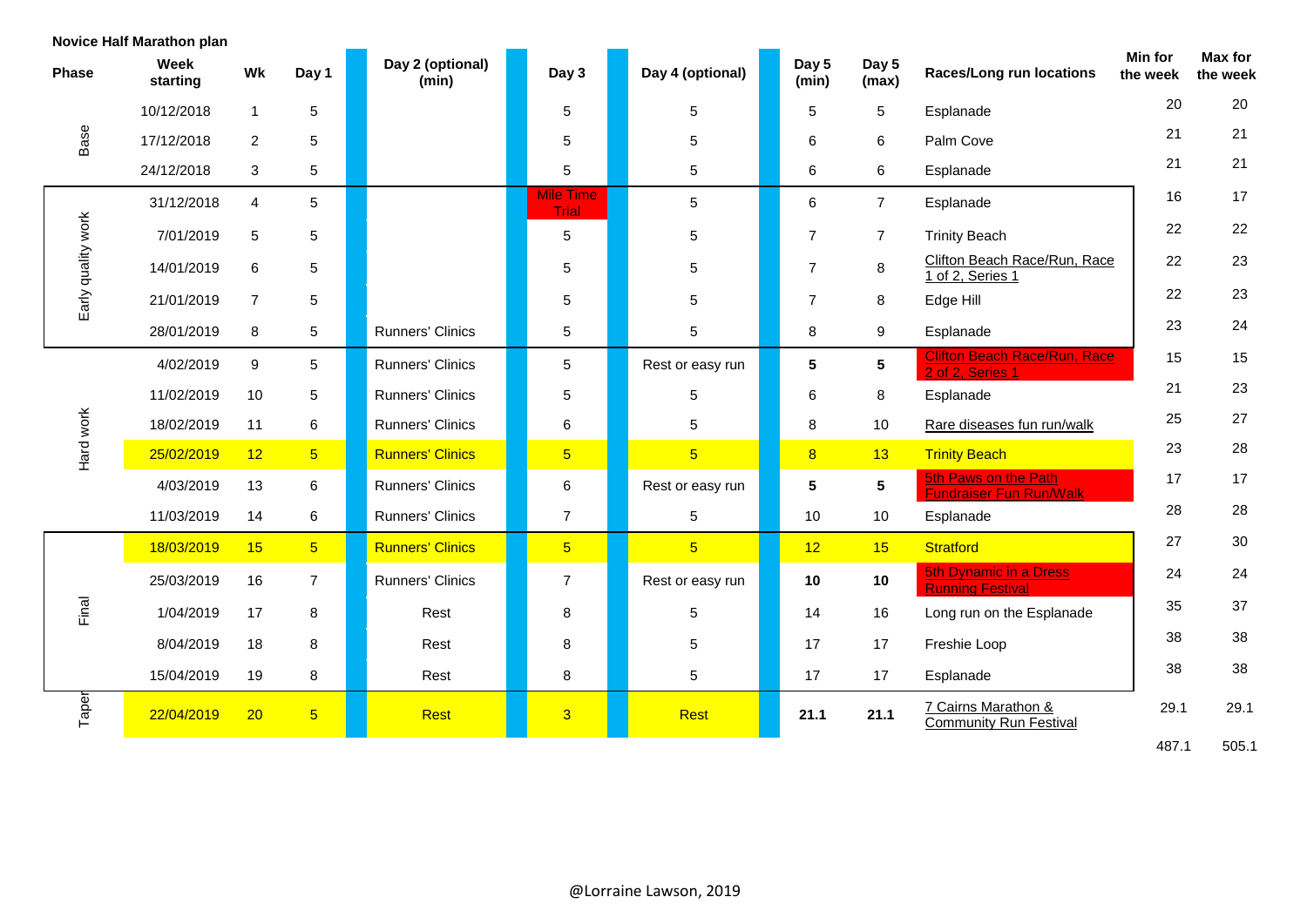| Intermediate Half Marathon plan |                  |                |                |                         |                                  |  |                     |  |                |                         |                                                                              |                     |                     |
|---------------------------------|------------------|----------------|----------------|-------------------------|----------------------------------|--|---------------------|--|----------------|-------------------------|------------------------------------------------------------------------------|---------------------|---------------------|
| <b>Phase</b>                    | Week<br>starting | Wk             | Day 1          | Day 2 (optional)        | Day 3                            |  | Day 4<br>(optional) |  | Day 5<br>(min) | Day 5<br>(max)          | <b>Races/Long run locations</b>                                              | Min for<br>the week | Max for<br>the week |
|                                 | 10/12/2018       | 1              | 5              |                         | 6                                |  | 5                   |  | 6              | 8                       | Esplanade                                                                    | 19                  | 24                  |
| Base                            | 17/12/2018       | $\overline{2}$ | 5              |                         | 6                                |  | 5                   |  | 6              | 8                       | Palm Cove                                                                    | 19                  | 24                  |
|                                 | 24/12/2018       | 3              | 5              |                         | 6                                |  | 5                   |  | 6              | 8                       | Esplanade                                                                    | 19                  | 24                  |
|                                 | 31/12/2018       | 4              | 5              |                         | <b>Mile Time</b><br><b>Trial</b> |  | 5                   |  | 8              | 10                      | Esplanade                                                                    | 20                  | 25                  |
|                                 | 7/01/2019        | 5              | 5              |                         | 6                                |  | 5                   |  | 8              | 12                      | <b>Trinity Beach</b>                                                         | 23                  | 28                  |
| Early quality work              | 14/01/2019       | 6              | 5              |                         | 6                                |  | 5                   |  | 10             | 10                      | <b>Clifton Beach Race/Run,</b><br>Race 1 of 2, Series 1                      | 21                  | 26                  |
|                                 | 21/01/2019       | $\overline{7}$ | 5              |                         | 6                                |  | 5                   |  | 6              | 8                       | Edge Hill                                                                    | 19                  | 24                  |
|                                 | 28/01/2019       | 8              | 5              | <b>Runners' Clinics</b> | 6                                |  | 5                   |  | 12             | 12                      | Esplanade                                                                    | 23                  | 28                  |
| Hard work                       | 4/02/2019        | 9              | 5 <sup>5</sup> | <b>Runners' Clinics</b> | $6\overline{6}$                  |  | $5\overline{)}$     |  | 10             | 10                      | <b>Clifton Beach Race/Run,</b><br>Race 2 of 2, Series 1                      | 21                  | 26                  |
|                                 | 11/02/2019       | 10             | 5              | <b>Runners' Clinics</b> | $\,6\,$                          |  | 5                   |  | 8              | 10                      | Esplanade                                                                    | 21                  | 26                  |
|                                 | 18/02/2019       | 11             | 6              | <b>Runners' Clinics</b> | 8                                |  | Rest                |  | 5              | $\overline{\mathbf{5}}$ | Rare diseases fun<br>run/walk (Dynamic<br><b>Running supported</b><br>event) | 19                  | 19                  |
|                                 | 25/02/2019       | 12             | 6              | <b>Runners' Clinics</b> | 8                                |  | 5                   |  | 12             | 12                      | <b>Trinity Beach</b>                                                         | 26                  | 31                  |
|                                 | 4/03/2019        | 13             | 6              | <b>Runners' Clinics</b> | 10                               |  | Rest                |  | 10             | 10                      | 5th Paws on the Path<br><b>Fundraiser Fun</b><br><b>Run/Walk</b>             | 26                  | 26                  |
|                                 | 11/03/2019       | 14             | 6              | <b>Runners' Clinics</b> | 10                               |  | 5                   |  | 8              | 14                      | Esplanade                                                                    | 30                  | 35                  |
|                                 | 18/03/2019       | 15             | 7 <sup>7</sup> | <b>Runners' Clinics</b> | 11                               |  | $6\overline{6}$     |  | 15             | 17                      | <b>Stratford</b>                                                             | 35                  | 41                  |
|                                 | 25/03/2019       | 16             | $\overline{7}$ | <b>Runners' Clinics</b> | 11                               |  | Rest                |  | 10             | 21                      | <b>5th Dynamic in a Dress</b><br><b>Running Festival</b>                     | 39                  | 39                  |
| Final                           | 1/04/2019        | 17             | $\overline{7}$ | 8                       | 13                               |  | 8                   |  | 16             | 16                      | Long run on the Esplanade                                                    | 44                  | 52                  |
|                                 | 8/04/2019        | 18             | 8              | 8                       | 13                               |  | $\,8\,$             |  | 18             | 18                      | Freshie Loop                                                                 | 47                  | 55                  |
|                                 | 15/04/2019       | 19             | 8              | 6                       | 10 <sup>°</sup>                  |  | 5                   |  | 19             | 19                      | Esplanade                                                                    | 43                  | 48                  |
| Tape<br>r                       | 22/04/2019       | 20             | 6              | $\overline{3}$          | 5 <sub>5</sub>                   |  | <b>Rest</b>         |  | 21.1           | 21.1                    | 7 Cairns Marathon &<br><b>Community Run Festival</b>                         | 35.1                | 35.1                |
|                                 |                  |                |                |                         |                                  |  |                     |  |                |                         |                                                                              | 549.1               | 636.1               |